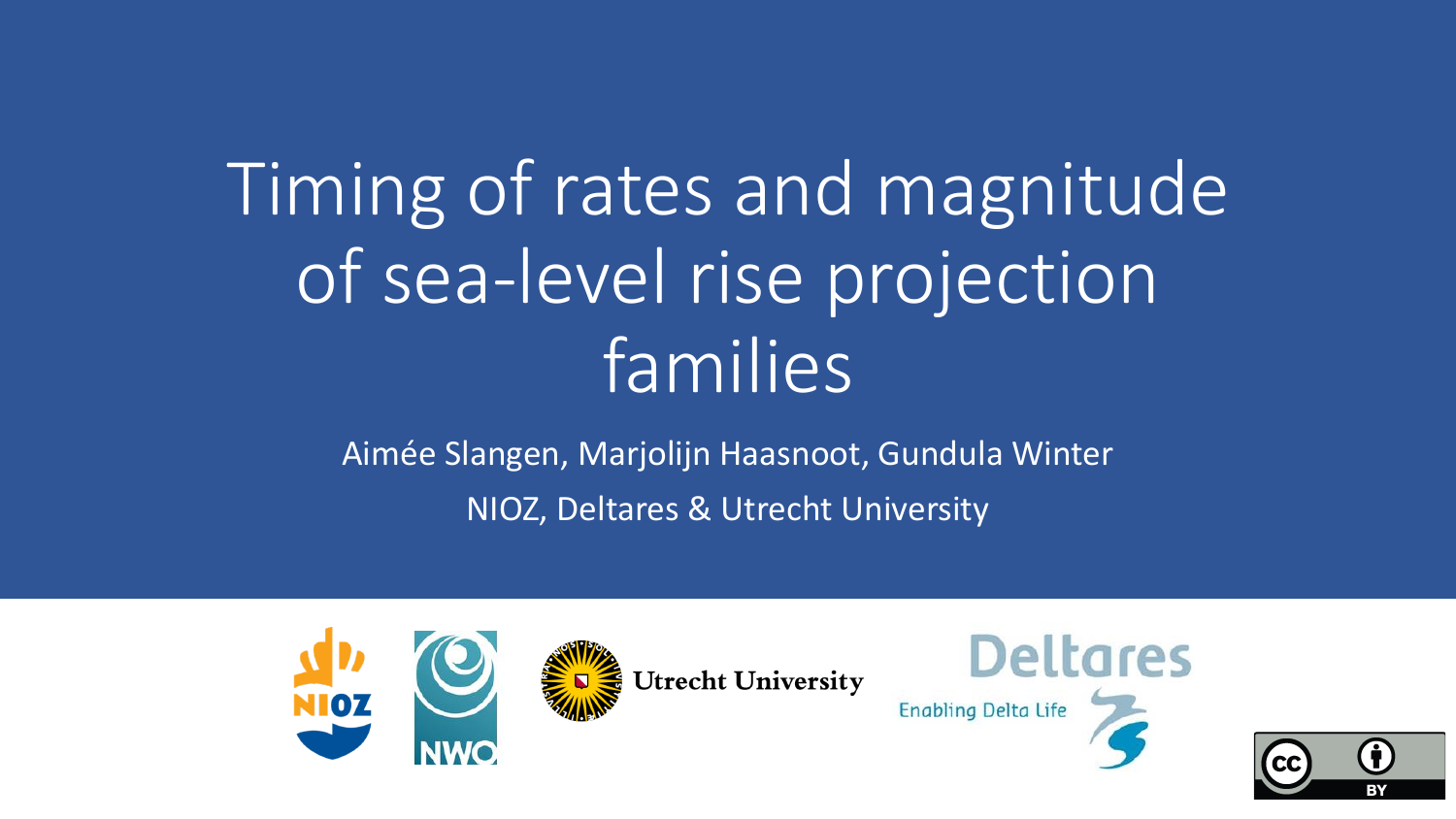

### Scientists vs decision makers

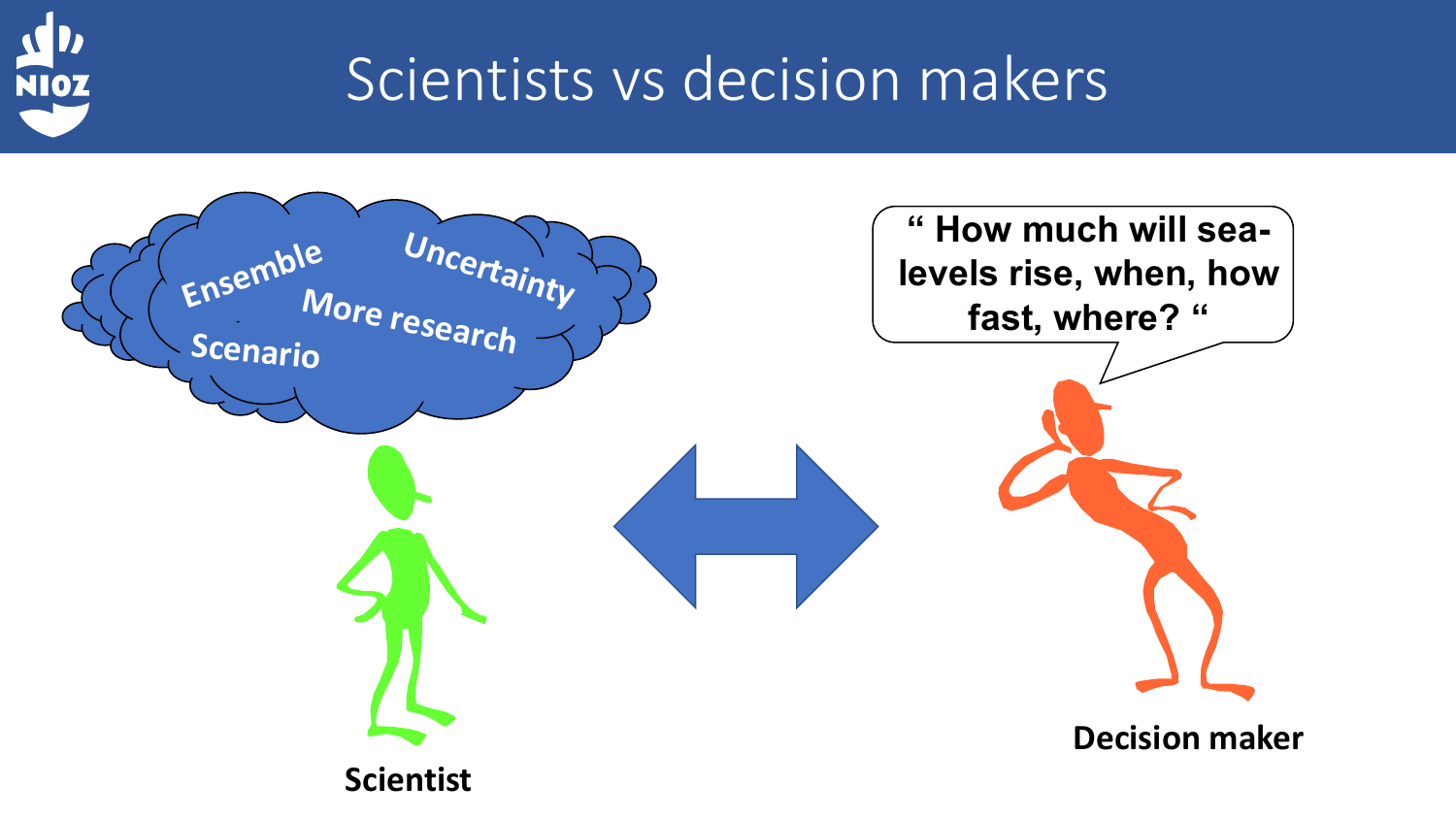

## How can we help decision makers?

By finding commonalities in the large set of published sea-level projections

Two-step process:

1. Can we identify families of SLR projections?

2. Can we determine *when* rather than *if* SLR will rise with *x* m for each family?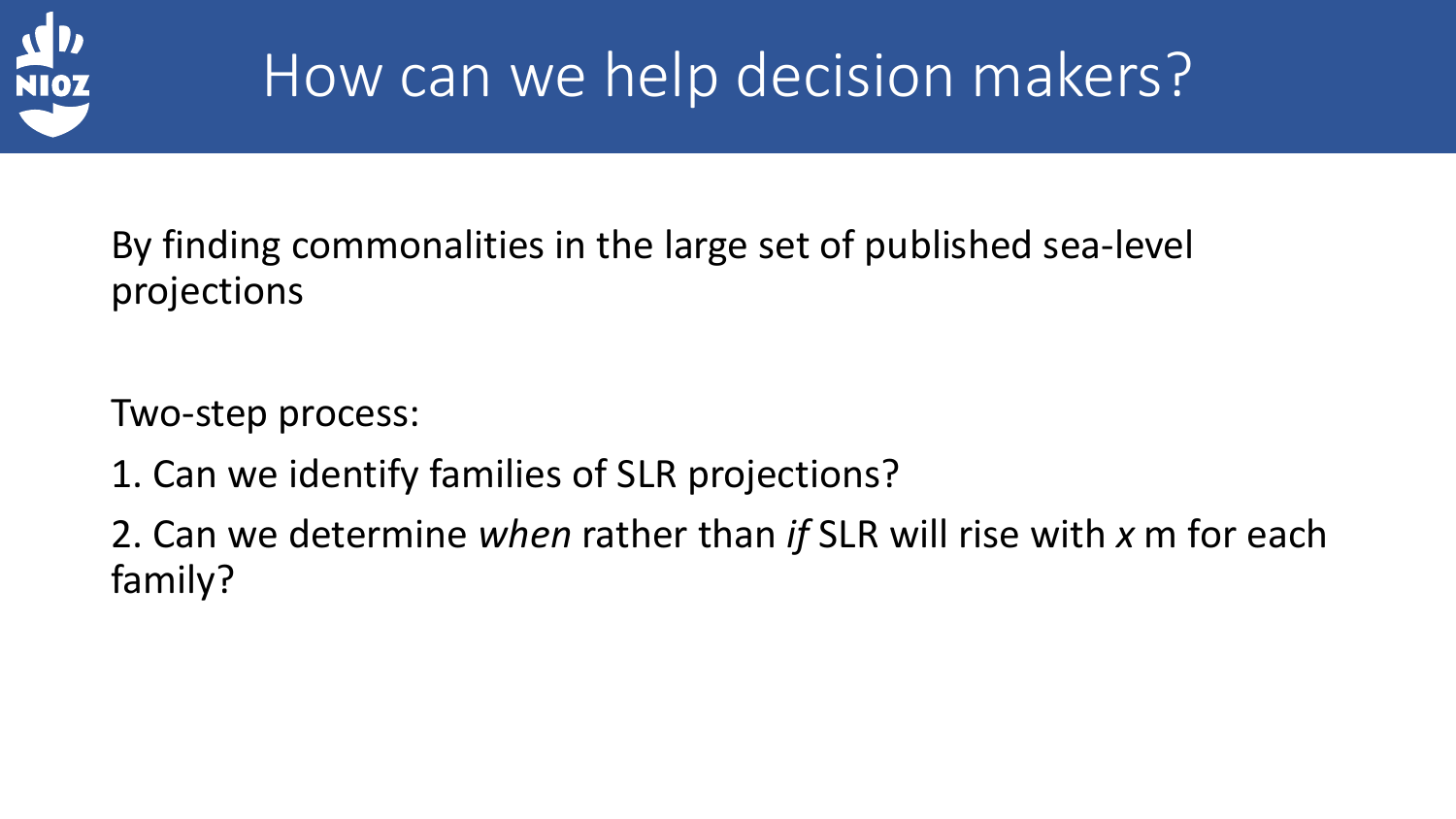

SLR contributions (sources/methods):

- Ocean density changes
- Glacier
- Icesheets

Approaches:

- Structured expert judgement
- Semi-emperical models
- Process-based models
- Reduced-complexity models

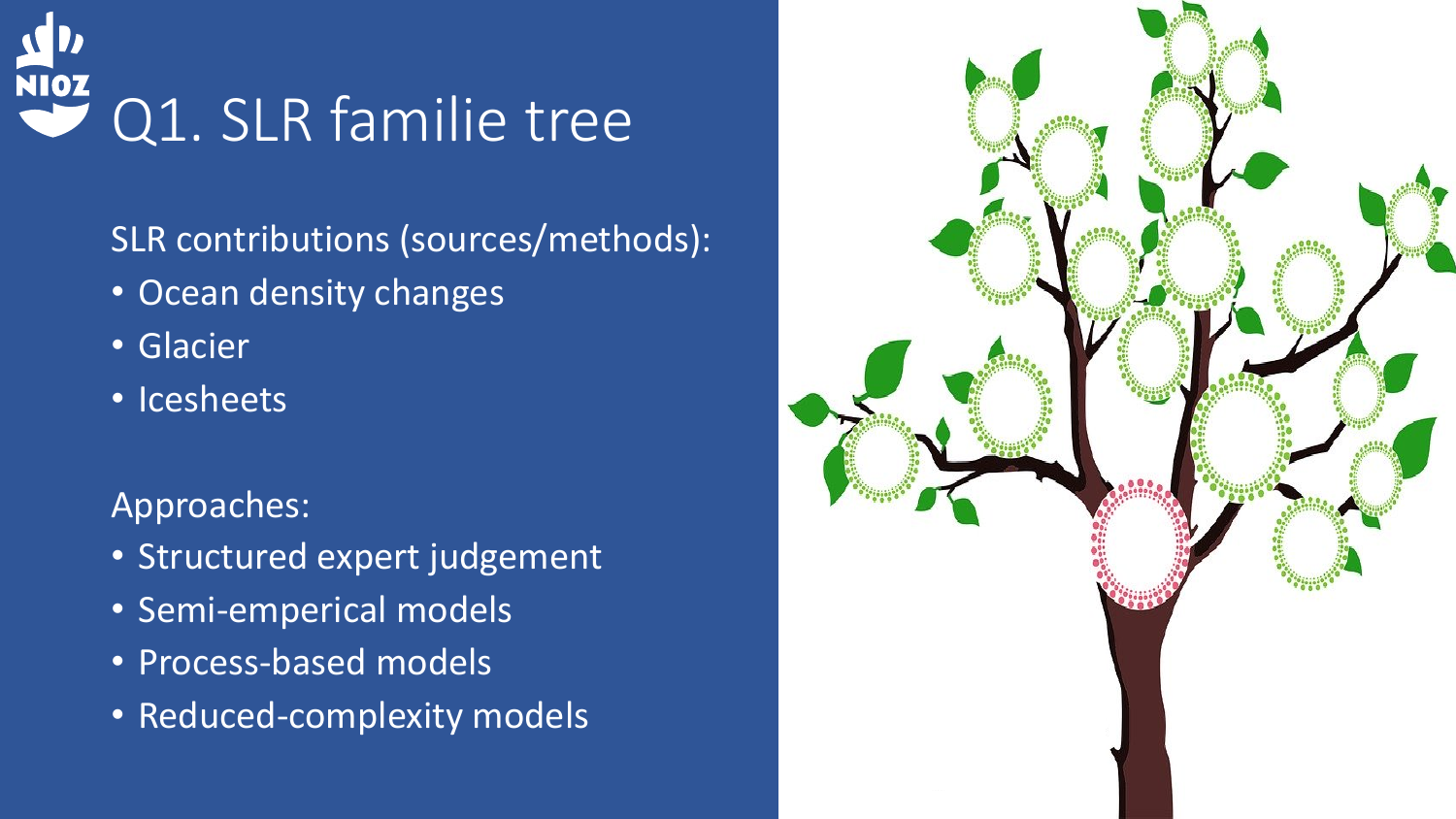# NIOZ Q2. *when* rather than *if*



#### If, when and how much to adapt?